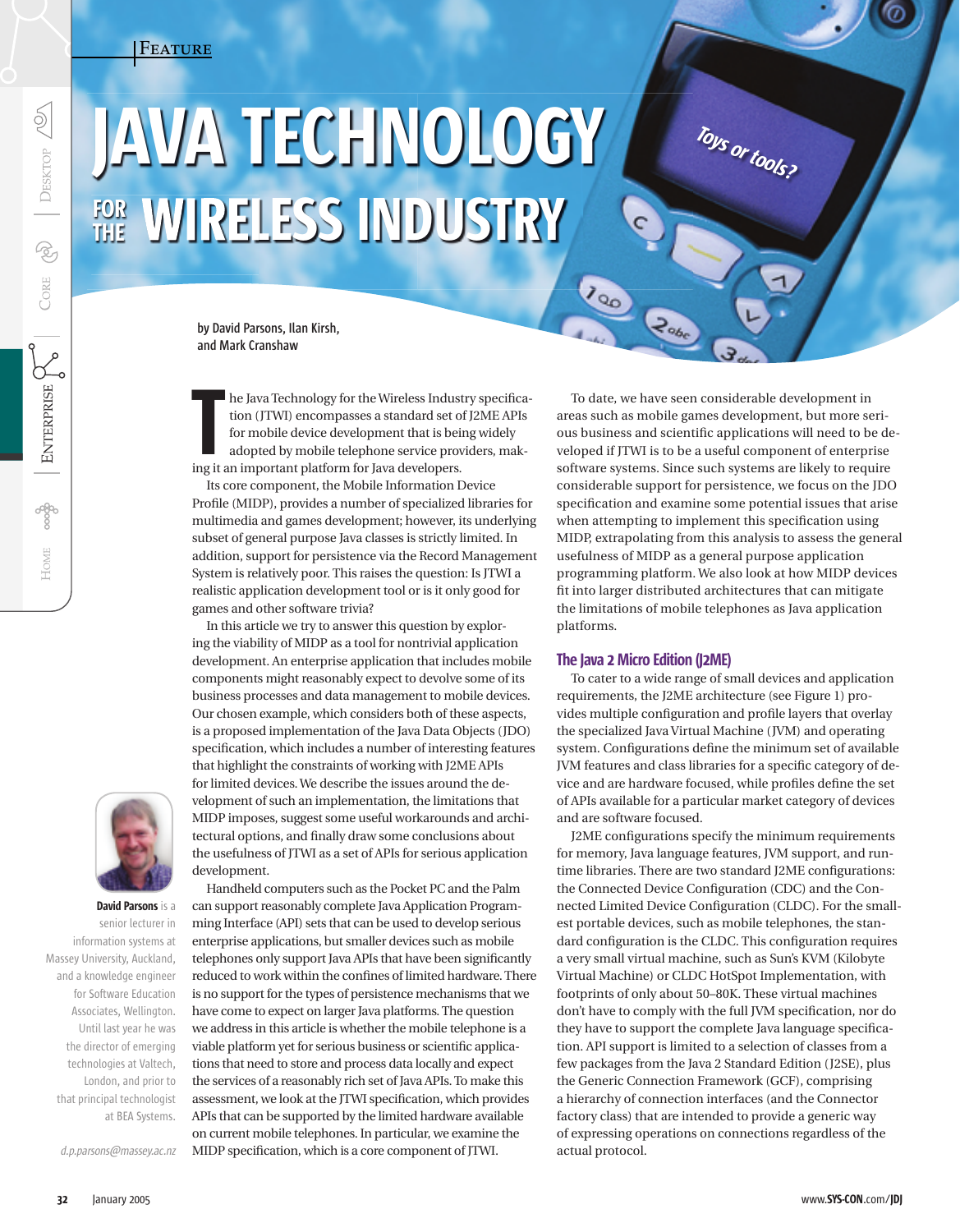## Java Technology for the Wireless Industry

The key goal of the JTWI specification is "to minimize API fragmentation in the mobile phone device market, and to deliver a predictable, clear specification for device manufacturers, operators, and application developers" (http://jcp. org/aboutJava/communityprocess/final/jsr185/index.html).

 Thus we can reasonably expect the next generation of Java-enabled telephones to support these technologies. The specifications included within JTWI are:

- *Mandatory specifications:*
	- –Mobile Information Device Protocol (MIDP) 2.0 –Wireless Messaging API (WMA) 1.1
- *Optional specification:* –Mobile Media API (MMAPI) 1.1
- *Minimum configuration on which JTWI is built:* –Connected Limited Device Protocol (CLDC) 1.0

 From an application development perspective, the most important API is MIDP (and by implication the CLDC upon which it builds), since these are the APIs that provide a subset of the standard Java packages found in the Java 2 Standard Edition, along with additional APIs specifically tailored for mobile development. One important issue with JTWI is that it mandates only CLDC 1.0, not CLDC 1.1, which, as we will see, introduced some important new features.

## **The Mobile Information Device Profile**

The MIDP is one of two profiles (the other being the Information Module Profile) that works on top of the CLDC. It provides graphical interfaces for interactive applications and is the standard Java profile for mobile telephone development under the JTWI specification.

 There are seven packages containing the additional classes and interfaces of the MIDP, providing user interface features at two levels of portability, sound support, certificate-based authentication, persistence, and the MIDlet framework for deploying classes into a MIDP environment. There are also extra classes in the javax.microedition.io and java.util packages.

 The set of APIs available to a MIDP developer will be the set of classes in the CLDC and MIDP. Figure 1 summarizes the



Figure 1 The APIs for MIDP development

relationships between the relevant configuration and profile APIs and the underlying J2ME JVM.

## What Is Missing from MIDP?

 To consider how viable MIDP is as a general-purpose programming framework, it's useful to explore which packages and classes are excluded from it when compared with the standard edition. Of course, MIDP provides its own classes for graphics and sound, so there are no AWT, Swing, or sound-related packages from the standard edition. Similarly, MIDP has its own (limited) security classes, so there are no javax.security packages either. Since the Generic Connection Framework covers connectivity, packages relating to CORBA and network connections are also excluded. RMI likewise is not part of MIDP; although there is a separate J2ME RMI profile, it can only be used with the CDC configuration, not with CLDC. Other missing packages are those that relate to JavaBeans, reflection, XML, printing, and JNDI.

 Although MIDP excludes many packages that are present in the standard edition, many of these have equivalents in the MIDP packages or, like printing, are not particularly important for mobile devices. However, it is in those packages that are included in MIDP that we find the most constraining factors, since these packages have far fewer classes in MIDP than in the standard edition. For example, MIDP includes only one interface and nine classes from java.util, as opposed to 14 interfaces and 41 classes in the standard edition (version 1.4), principally due to the absence of the Java 2 Collections Framework.

#### MIDP Persistence with RMS

 In the context of enterprise Java development, there are a number of standard APIs that can be used to support data and/or object persistence: serialization, JDBC, Java Data Objects, and entity Enterprise JavaBeans (Enterprise Edition only). In contrast, MIDP does not automatically support any of these persistence mechanisms. The CLDC java.io package contains only the lower-level streams, readers, and writers and doesn't contain any file or object streams, or, indeed, the Serializable interface.

 This means that persistence-related code in MIDP differs considerably from other Java programming contexts and uses the Record Management System (RMS). The RMS comprises variable length record stores, each of which is a collection of variable size binary data records. Each record store has a unique name, and each record within a store has a nonreusable integer index that acts as a primary key. Although individual operations on a record store are atomic, there is no transactional support apart from a version number that can be used to support manually implemented locking strategies.

#### The Java Data Objects Specification

The Java Data Objects specification is an output of the Java Community Process (JSR 12), which had its first final release in April 2003. JDO defines an interface-based standard for the persistence of domain objects. There are currently around 20 vendors offering JDO implementations with varying levels of specification compliance. JDO implementations can be used with a range of data stores and across all three editions of the Java 2 platform and is a recommended persistence mechanism for data-centric applications on mobile devices.

 JDO can be used in the context of a nonmanaged or a managed scenario. The former case refers to a typical two-

# NEED **HEAD SHOT**

# Ilan Kirsh is a

????????????????? ????????????????? ????????????????? ????????????????? ????????????????? ????????????????? ????????????????? ????????????????? ????????????????? ????????????????? ????????????????? ????????????????? ????????????????? ?????????????????

???@???.com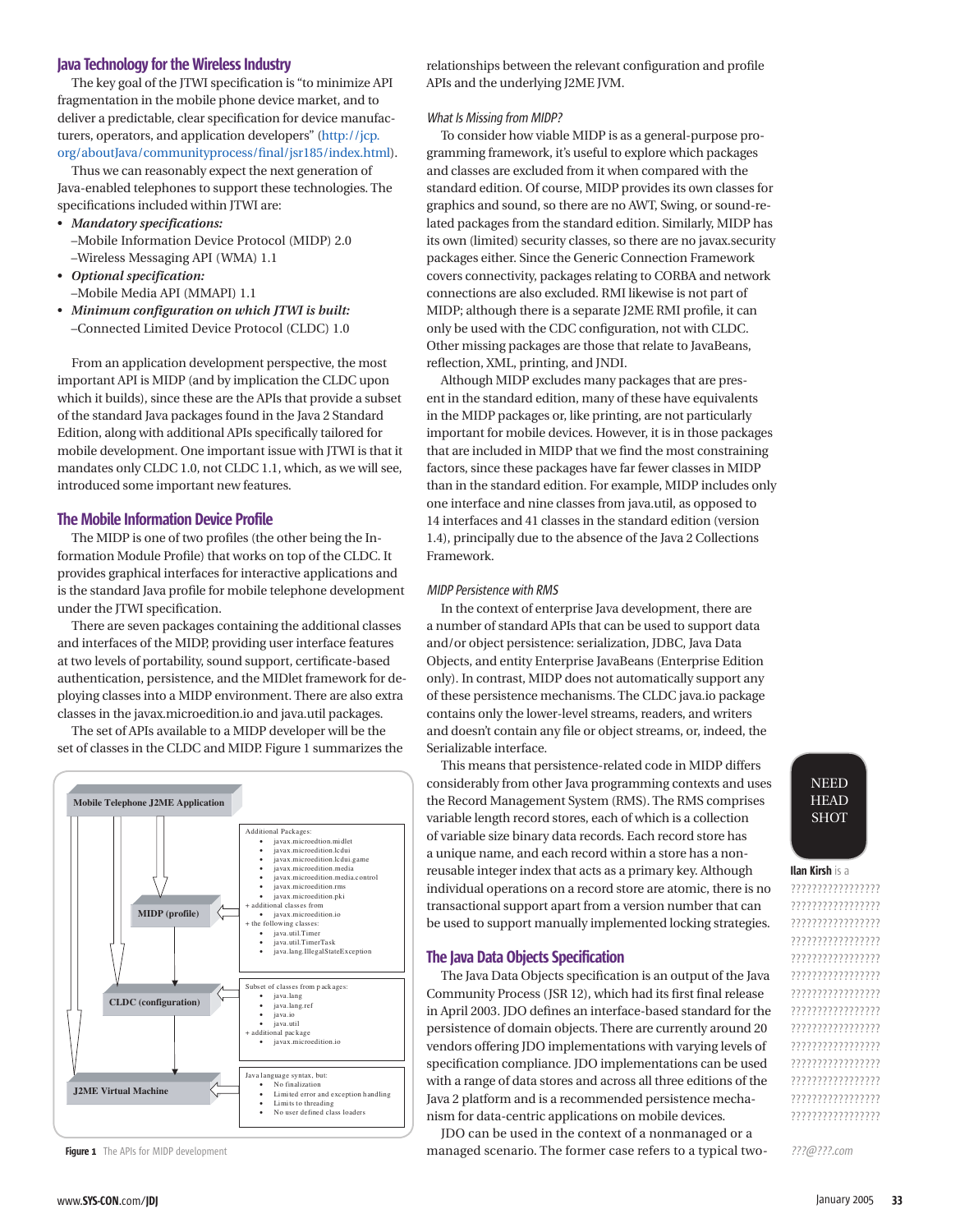# **FEATURE**

tier or embedded application, the latter to a server-based architecture with the JDO implementation resident within a J2EE container. In both cases the JDO implementation hides Enterprise Information System (EIS) specific issues such as data type mapping, relationship mapping, and data retrieval and storage from the application components. In addition, the managed scenario allows the application to make use of J2EE container mechanisms for transactions, security, and connection management. Clearly any JDO implementation within J2ME would be nonmanaged, though a distributed architecture that used JDO on mobile devices and also on a remote server would be possible.

 The rationale behind JDO is that an application needs be extended only once to encompass the JDO architecture and will then be able to access multiple and different EIS: object database systems, relational database systems, mainframe transaction processing systems, or ERP systems. The EIS vendor will be able to create a single JDO implementation and in doing so will allow pluggable access to any JDO-compliant application. The ability to run JDO in a MIDP context depends on the ability of the JDO implementation to provide the services required by the specification using only the resources available in a small device.

 From the application perspective the primary interface is PersistenceManager, supported by the Query and Transaction interfaces. An object implementing this interface will be responsible for the management of the JDO instance life cycle including reading and writing from the data source, and working with Query and Transaction objects to create the illusion that the entire network of objects reachable from the application, including persistent objects, are resident in memory at the same time. Within a nonmanaged environment a JDO application will retrieve a PersistenceManager directly from a PersistenceManagerFactory instance provided by the JDO implementation.

 Candidate persistent classes must implement the PersistenceCapable interface, typically through the use of an enhancement tool provided as part of the JDO implementation. Enhancement is carried out after the domain model is complete and is usually applied to the compiled byte code, making it a completely transparent process. The binary compatibility of JDO instances means that they are portable between EISs without recompilation, providing a JDO implementation is available. It would not be realistic to expect a mobile JDO implementation to include the development tools, such as the byte code enhancer, for JDO. Mobile devices are unlikely to be used as software development platforms. Rather, the device would be required to act as a JDO client, downloading pre-enhanced byte code and using the JDO client APIs. However, it's not enough for a JDO client application to have only byte code, since any class that is to be persisted must have a corresponding entry in an XML file, known as the persistence descriptor file. The developer may supply a separate descriptor file for each class or a single file for a package. This file, containing key mapping information, must be available to the JDO implementation at runtime. Therefore a MIDP JDO implementation would need to include both the JDO client APIs and the means to process the

???@???.com persistence descriptor.

?????????

#### Implementation Issues for JDO on MIDP

 Current JDO implementations cannot run on highly constrained devices using the J2ME CLDC configuration. The smallest realistic JDO platform is currently a CDC configuration using a larger nonstandard library, such as the IBM JCL Max available with the J9 VM. This kind of configuration is appropriate for Pocket PC type devices but not for mobile telephones.

 There are a number of reasons why implementing JDO in a CLDC/MIDP environment is problematical. The core issue is the required footprint size, because a JDO implementation would require space for the implementation itself, plus the larger byte code of classes enhanced to become persistent. Object data would have to be stored using RMS or a proprietary JDBC implementation. Depending on the way that it mapped the objects, overall storage space requirements for JDO persistence would probably be larger than the most optimized equivalent using direct RMS. Another problem would be the speed of RMS, since it's just a set of indexed flat files that require either direct indexed access or sequential access to locate data. This could be very inefficient when attempting to implement the JDO query language, JDOQL.

 As we've discussed, JDO also requires an XML persistence descriptor that is accessible at runtime. A full validating parser to process this file would be much too large, but there are highly optimized nonvalidating XML parsers designed for use with J2ME, such as kXML or others that implement the XML APIs of the J2ME Web Services Specification. An alternative strategy might be to use some other way of providing metadata; for example, using the optional JAD (application descriptor) or manifest files.

 Another limitation of the MIDP APIs is that they don't include the JDK 1.2 collections framework, so the only container classes that are available are the Vector and Hashtable from 1.x versions of Java, which is inconsistent with the JDO requirements of at least supporting the HashSet. We could develop some kind of wrapper class around the Vector to produce a different type of container that can be used in a J2ME context; but this doesn't address the further issue that Vector is synchronized, which could impact performance. Another option is to write a custom HashSet class (using an array of linked lists) and/or other custom library classes.

 To mitigate the potentially large footprint resulting from the proliferation of additional classes necessary to make JDO function in a MIDP context, a byte code shrinkage and/or obfuscation tool could be used. Since the main shrinkage benefit is gained where only small parts of libraries are used, the already



Figure 2 Client IDO architecture for MIDP

Mark Cranshaw is a ???????????????????? ????????????????????????? ????????????????????????? ????????????????????????? ????????????????????????? ????????????????????????? ????????????????????????? ????????????????????????? ????????????????????????? ?????????????????????????? ?????????????????????????

**SHOT** 

HOME

 $\breve{\mathrm{Q}}$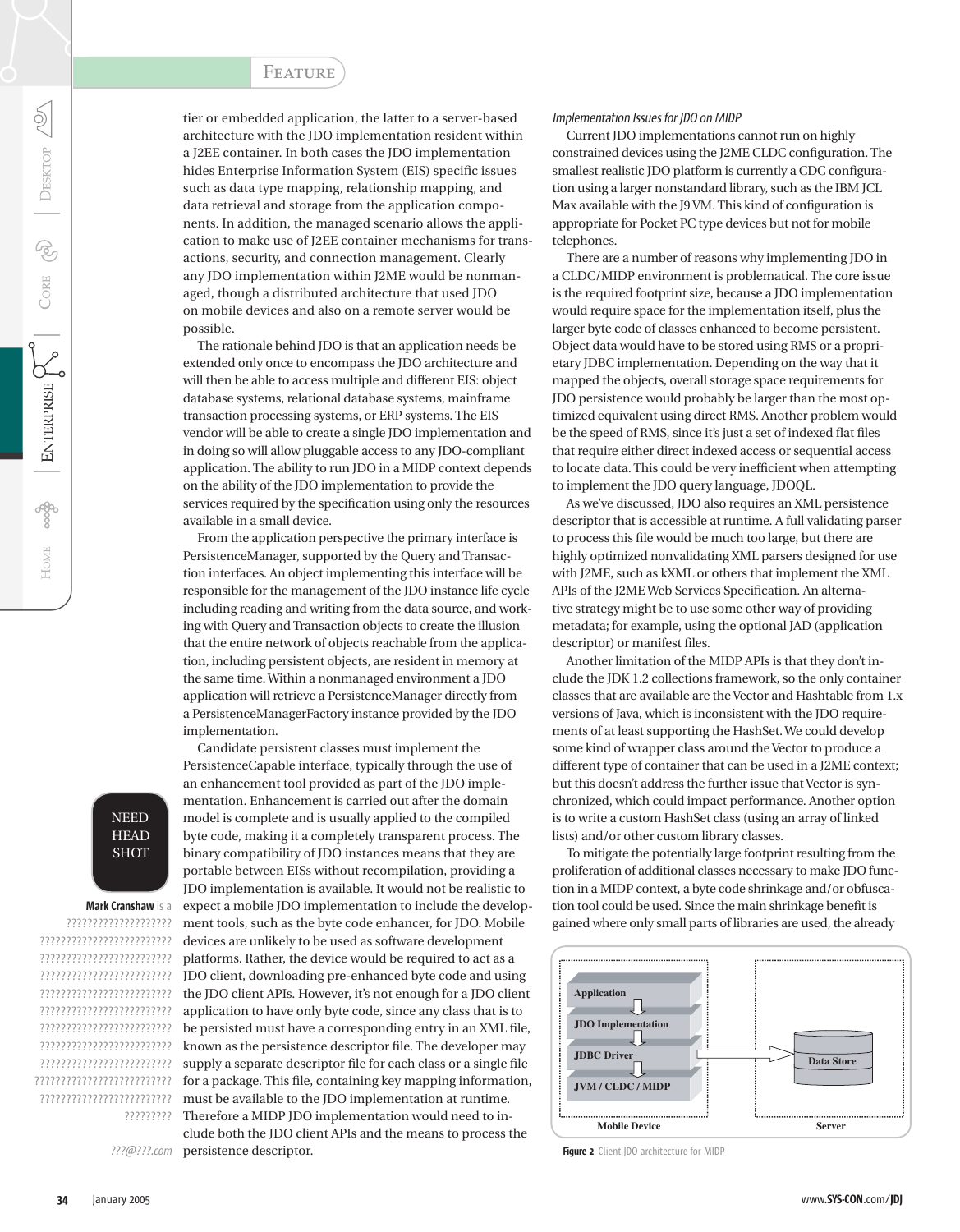small J2ME libraries would not necessarily yield a major change in footprint. For example, test results show only a 16% reduction in size for a sample J2ME application, as opposed to a best result of 91%.

 In addition to limitations of the MIDP APIs, the JTWI specification imposes further restrictions by mandating only version 1.0 of CLDC. This means that JDO implementations based on CLDC 1.1 could not be guaranteed to work on a device that was JTWI compliant. One significant issue here is the lack of floating point support, which is required by JDO but only supported in CLDC from version 1.1.

 Similarly, options for providing the required support for the cache are restricted. Implementing a JDO-compatible cache requires weak or soft references, because the JDO specification requires that persistent objects remain in the cache as long as they are in use by the application, but will be removed from the cache automatically when the application stops using them. Because the application does not report when objects are disposed of, the only way for a JDO application to know that an object can be removed from the cache is to use weak or soft references.

 CLDC does not include support for soft references and weak references have only been supported since version 1.1. An alternative approach for managing the cache could be to hold objects in the cache only when a transaction is active. When the application reports the transaction closed, all the objects that were retrieved during that transaction could be removed from the cache. This approach was common in object database implementations for older Java versions in which weak or soft references were not provided.

 Given these constraints, a JDO implementation for MIDP cannot easily meet the full JDO specification and pass the Technology Compatibility Kit (TDK) tests. It would be realistic to follow the model adopted by Oracle TopLink of supporting the JDO APIs as closely as possible within the constraints imposed. Braig and Gemkow in their "The BonSai Principle" article demonstrate a similarly cut-down implementation, supporting only parts of the API (e.g., no query language) based on AspectJ. However, their implementation does at least run within the confines of a MIDP environment.

 It may be that the best that can be achieved given current constraints is an architecture where remote proxies are used in combination with the JDO implementation running on the server. This should not be seen as a purely negative situation, since any enterprise-level application is likely to require distributed access to applications and data that would not benefit



from very heavyweight mobile clients. Rather, the bulk of the system's services and data would be server-centric, with only small subprocesses and data caches being devolved down to individual devices. In this type of architecture, a JDO implementation could encapsulate the distributed cache management required and assist in the transparency of developing distributed applications.

## JDO Architectures for MIDP Devices

 A MIDP application can benefit from using JDO in two different scenarios. In the first scenario, the data store is located on a central server and a MIDP application running on a client mobile device uses JDO to access the remote data. The JDO layer in this case functions as a high-level wrapper for communication with the remote server's data store. In the second scenario, JDO is used to manage local data on the mobile device. The JDO layer in this case functions as a high-level wrapper around the MIDP RMS mechanism. In both scenarios, JDO provides a similar, easy-to-use API for managing the data, whether local or remote, using the application domain model. Each scenario, however, requires a different design solution.

#### Client JDO Architecture

 A common technique in the design of JDO implementations is to build a JDO-JDBC bridge. An implementation that functions as a wrapper layer around JDBC can easily support a wide range of data sources. Figure 2 shows a naive architecture for using a client JDO implementation of MIDP based on this approach.

 In this architecture, the data store is managed by a remote process that runs on a central server. A JDBC driver on the mobile device communicates with the remote server process, while the JDO implementation functions as a layer between the MIDP application and the JDBC driver.

 This architecture has several disadvantages. First, because the entire JDO implementation, including the JDBC driver, is running on the mobile device, substantial memory resources are required. Second, standard JDO operations such as converting queries from JDOQL to SQL (i.e., from the query language of JDO to a format that a JDBC driver can handle) might be too slow on the standard CPU of a mobile device. A further issue is the limited number of JDBC drivers that are available today for MIDP.

# Client/Server JDO Architecture

 Because of the problems associated with deploying the entire JDO implementation on the mobile client, a more realistic architecture would be to develop a client/server JDO framework (see Figure 3). In this architecture the JDO implementation is split between the mobile device and the server. A "fat" JDO process runs on the central server, communicating with the data store using a JDBC driver.

 On the mobile device, the MIDP application uses a thin JDO client library to access the data store. Only operations that must be implemented on the client side are included in the thin JDO client library, and all other operations are implemented by the JDO server. For instance, converting queries from JDOQL to SQL should be done on the server side due to the limited resources, in terms of memory size and CPU Figure 3 Client/server JDO architecture for MIDP speed, of the mobile device.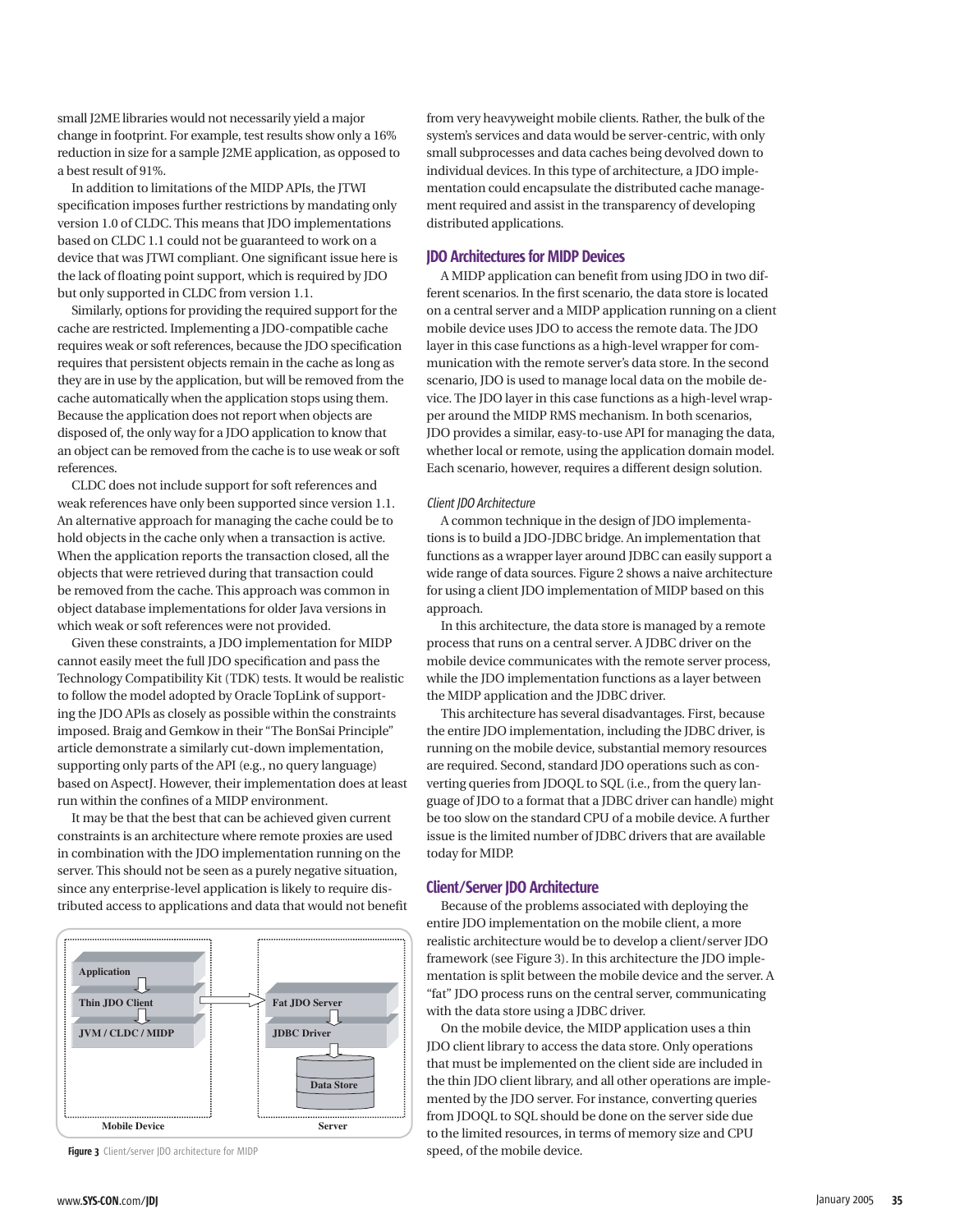To keep the footprint of the client as small as possible, some features of JDO, such as supporting local queries on memory collections (which, if supported, would have to be implemented on the client), may be omitted. This would mean the loss of full JDO compatibility.

 The client/server JDO architecture is very flexible and can be tailored according to requirements. For example, instead of using a two-tier architecture, in which the data store and the JDO server are located on the same machine, a three-tier architecture can be used, deploying them on two different machines. Another design change is required when a JDBC driver is not available, for example, if the data store is an object database. In that case the JDO server is expected to access the data store directly.

## Local Storage JDO Architecture

 There are many benefits in storing the application data on a central server, but in some situations local storage may be preferred. For example, a MIDP application that manages a contact list or a personal organizer should keep the data locally on the mobile device (possibly in addition to a backup of that data on a remote server). This can provide a faster response time and also ensures the availability of data when the server is unreachable because of network problems or maintenance, but the JDO implementation, which acts as a wrapper around the RMS APIs, is complex (see Figure 4).

 To understand what is expected from local storage JDO for MIDP, it might be helpful to distinguish between two types of JDO implementations: those that provide JDO support for relational databases by implementing a JDO-JDBC



Figure 4 Local storage JDO architecture for MIDP



Figure 5 Hybrid architecture

bridge and those that use object databases to support the JDO APIs. Because object databases do not rely on another database system as back-end storage, they must provide all the services that a standard database system provides, including (among others) storage management, lock management, query processing, and transaction support. For example, object database JDO implementations cannot convert JDOQL into an SQL query that is executed by a relational database, but rather have to include their own mechanism for processing and executing queries.

 A local storage JDO implementation for MIDP would be very similar to a JDO object database implementation. Such an implementation has to support all the standard services that a database provides and everything has to be implemented on the mobile device. RMS as a low-level storage system is at least as good as binary files, but does not provide the database services that JDBC provides.

 A storage solution can be based on allocating the first record in the RMS record set for general database information and an additional record for every object and every class schema. Other common internal database data structures, such as BTree+ for indexes, can be implemented by multiple RMS records (for instance, every node in the tree could be stored in a record). We have to consider whether the local management of such data structures is realistic because of the memory resources that they consume on the device, both for storing the data structures and in the implementation byte code that they add. A more appropriate solution might be to avoid supporting indexes (which are not required by the JDO specification) and to process queries by iteration over all the objects one by one (using RMS filters).

## Hybrid Architecture

 The most flexible solution for JDO on MIDP would be a hybrid architecture that included elements of both the client/server and local storage approaches. This would provide the benefits of a fully featured JDO implementation running in the server, plus the ability to maintain disconnected local data to maintain quality of service (see Figure 5). Of course, this type of solution is much more complex, since it requires the JDO implementation to manage the distributed data that is being cached on mobile devices. We can expect the development of systems using this kind of architecture to be supported by implementations of the Java synchronization APIs.

## **Conclusion**

 The current version of the MIDP specification is an interim set of APIs that reflects a particular point in the development of mobile telephone technology. At present, mobile phone developers must work within the constraints of current devices and work around the constraints of the platform as best they can. Although the limited CLDC/MIDP libraries constrain a number of aspects of Java application development, there are a number of initiatives in place to support applications migrating down to smaller devices, including small footprint XML parsers and databases.

 Regarding JDO and whether or not it could be implemented to run on a MIDP device, our conclusion is that

 $\lessgtr$